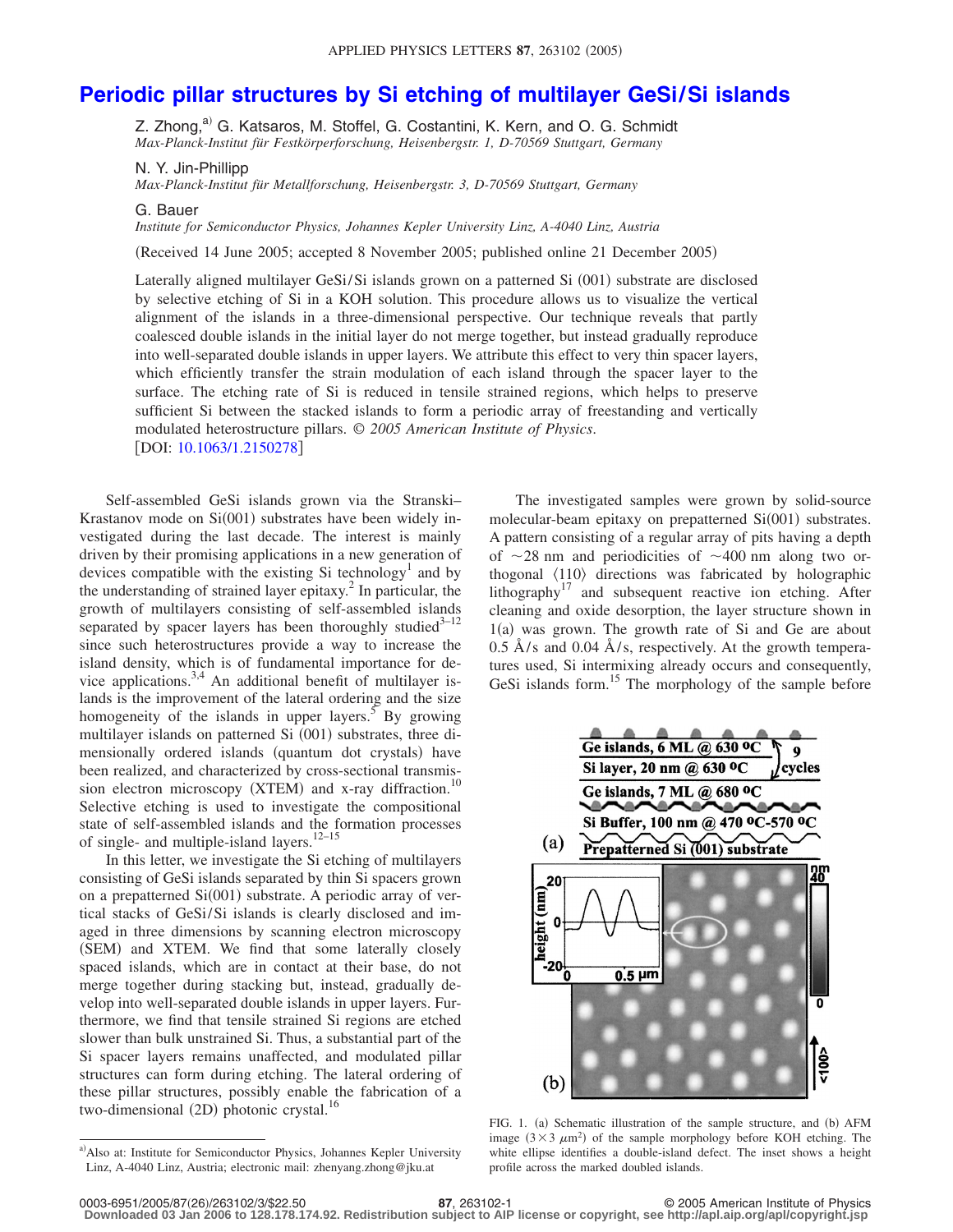

FIG. 2. SEM image of the sample after KOH etching (a) top view, and (b) top-side view. The inset in (a) shows the zoomed-in top view of a single pillar structure. The ellipse in (a) and (b) indicates the double closely spaced pillar structure.

etching was measured by a Digital Instruments atomic force microscope in tapping mode. The sample was etched *ex situ* by a 2 mol/liter KOH solution at room temperature for about 15 min. The SEM images were obtained by a Zeiss Cross-Beam® 1540XB apparatus, which was also used to prepare TEM specimens with a  $\{110\}$  cross section. The TEM was performed in a Philips CM200 microscope operated at 200 kV.

The surface morphology of the sample before etching is shown in Fig. 1(b). As reported previously,<sup>10</sup> well-ordered islands aligned along  $\langle 110 \rangle$  directions can clearly be observed. Their average height and diameter is about 19 nm and 260 nm, respectively. We can, however, identify some islands, which are not exactly located at square lattice positions. When the bottom area of the pit is sufficiently large, islands can form at one particular corner. As a result, some islands are not located exactly at the center of the pit and the ordering is not perfect. At certain sites, we can also identify the formation of two closely spaced islands predominantly oriented along  $\langle 100 \rangle$  directions, as denoted by the white ellipse in Fig. 1(b). A cross-sectional profile along the axis of the double islands is shown in the inset of Fig.  $1(b)$ . Such double islands already form in the first layer of the island stack as shown in Fig. 2(b). It has been found previously that



FIG. 3. Schematic illustration of the growth of closely spaced double islands: (a) Spatial distribution of the local chemical potential after the growth of thick (dotted line) and thin (solid line) spacer layer, (b) formation of the double islands, (c) growth of the double islands, the solid black circles represent adatoms, and (d) fully developed double islands.

patterned pits have the shape of inverted truncated pyramids with edges aligned along  $\langle 110 \rangle$  directions after Si buffer layer growth.<sup>17</sup> If the bottom area of the pit is too large, two (or even more) islands can form at the bottom corners, preferentially along the diagonal  $\langle 100 \rangle$  directions.<sup>18</sup> If the Si spacer is sufficiently thin, the double islands in the initial layer replicate themselves in stacked layers leading to the morphology observed in Fig. 1(b).

Figure 2(a) shows a top-view SEM image obtained after selective etching of the sample shown in Fig.  $1(b)$  in a KOH solution. We can identify well-ordered pillar structures which correspond to the stacked GeSi islands. Each individual island layer can be clearly resolved since the lateral sizes of the islands in the stack systematically increase from top to bottom, as shown in the top-view image of a magnified single pillar [inset of Fig.  $2(a)$ ] and in the inclined view of the pillars  $[Fig. 2(b)]$ . This is due to the fact that parts of the GeSi islands are also etched by KOH. Since the different island layers are successively exposed to the KOH solution, an increased island volume in the upper layers will be etched away due to a longer etching time. For the same reason, most of the pillars contain only nine island layers although the nominal structure before etching contains ten layers. The three-dimensional (3D) view of the island stacks in Fig. 2 reveals further that the island centers are aligned along the growth direction. This demonstrates that the islands are originally vertically aligned in the Si matrix.

At certain sites, we also identify several closely spaced double-pillar structures, as marked by white ellipses in Fig. 2. The double pillars originate from double-island formation in large bottom area pits, as discussed above. Since the lateral size of each of the double islands is larger than the distance between them, the islands are in contact at their bases as revealed by the structure of the region separating the double pillars. The replication of double islands in successive layers, which is in contrast to the previously observed coalescence, $\alpha$  can be explained as follows: The buried islands generate on top of the thin Si spacer layers two wellseparated local chemical potential minima, $5,6$  as schematically shown (solid line) in the upper panel of Fig.  $3(a)$ . Thus, the new islands can form right above the buried double ones as shown in Fig.  $3(b)$ . Furthermore, since the size of the double islands increases in the upper layers, the region located in between them becomes increasingly compressed and

**Downloaded 03 Jan 2006 to 128.178.174.92. Redistribution subject to AIP license or copyright, see http://apl.aip.org/apl/copyright.jsp**